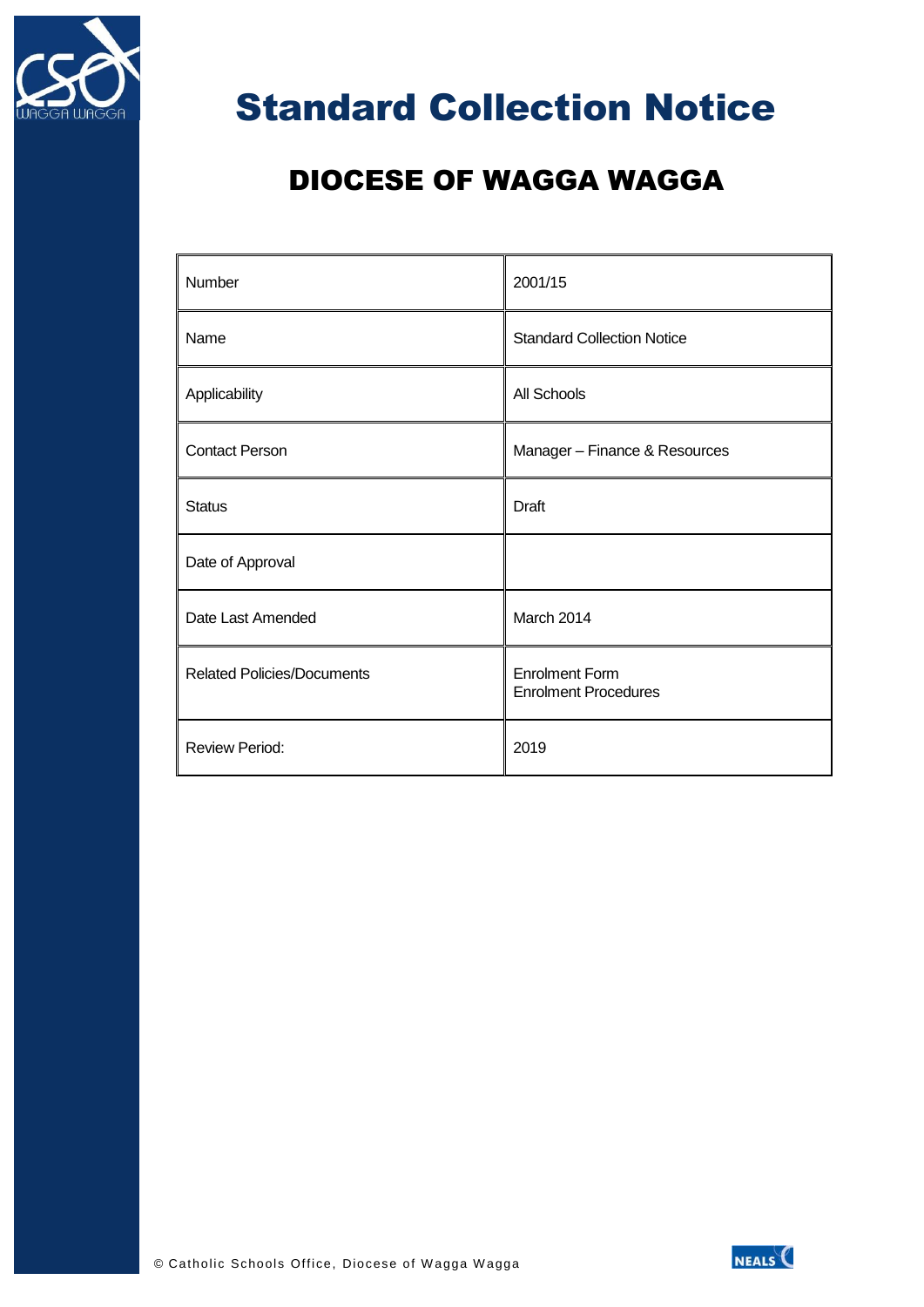## **Standard Collection Notice**

- 1. The School collects personal information, including sensitive information about pupils and parents or guardians before and during the course of a pupil's enrolment at the School. This may be in writing or in the course of conversations. The primary purpose of collecting this information is to enable the School to provide schooling to the pupil and to enable them to take part in all the activities of the School.
- 2. Some of the information we collect is to satisfy the School's legal obligations, particularly to enable the School to discharge its duty of care.
- 3. Laws governing or relating to the operation of a school require certain information to be collected and disclosed. These include relevant Education Acts, and Public Health [and Child Protection]\*laws.
- 4. Health information about pupils is sensitive information within the terms of the Australian Privacy Principles under the Privacy Act. We may ask you to provide medical reports about pupils from time to time.
- 5. The School from time to time discloses personal and sensitive information to others for administrative and educational purposes, including to facilitate the transfer of a pupil to another school. This includes to other schools, government departments, [Catholic Schools Office, the Catholic Education Commission, the School's local diocese and the parish. Schools within other Dioceses]\* medical practitioners, and people providing services to the School, including specialist visiting teachers, [sports] coaches, volunteers and counsellors.
- 6. Personal information collected from pupils is regularly disclosed to their parents or guardians.
- 7. The School may store personal information in the 'cloud' which may mean that it resides on servers which are situated outside Australia.\*\*
- 8. The School's Privacy Policy sets out how parents or pupils may seek access to personal information collected about them. However, there will be occasions when access is denied. Such occasions would include where access would have an unreasonable impact on the privacy of others, where access may result in a breach of the School's duty of care to the pupil, or where pupils have provided information in confidence.
- 9. The School Privacy Policy also sets out how you may complain about a breach of privacy and how the School will deal with such a complaint.
- 10. As you may know the School from time to time engages in fundraising activities. Information received from you may be used to make an appeal to you. [It may also be disclosed to organisations that assist in the School's fundraising activities solely for that purpose]. We will not disclose your personal information to third parties for their own marketing purposes without your consent.